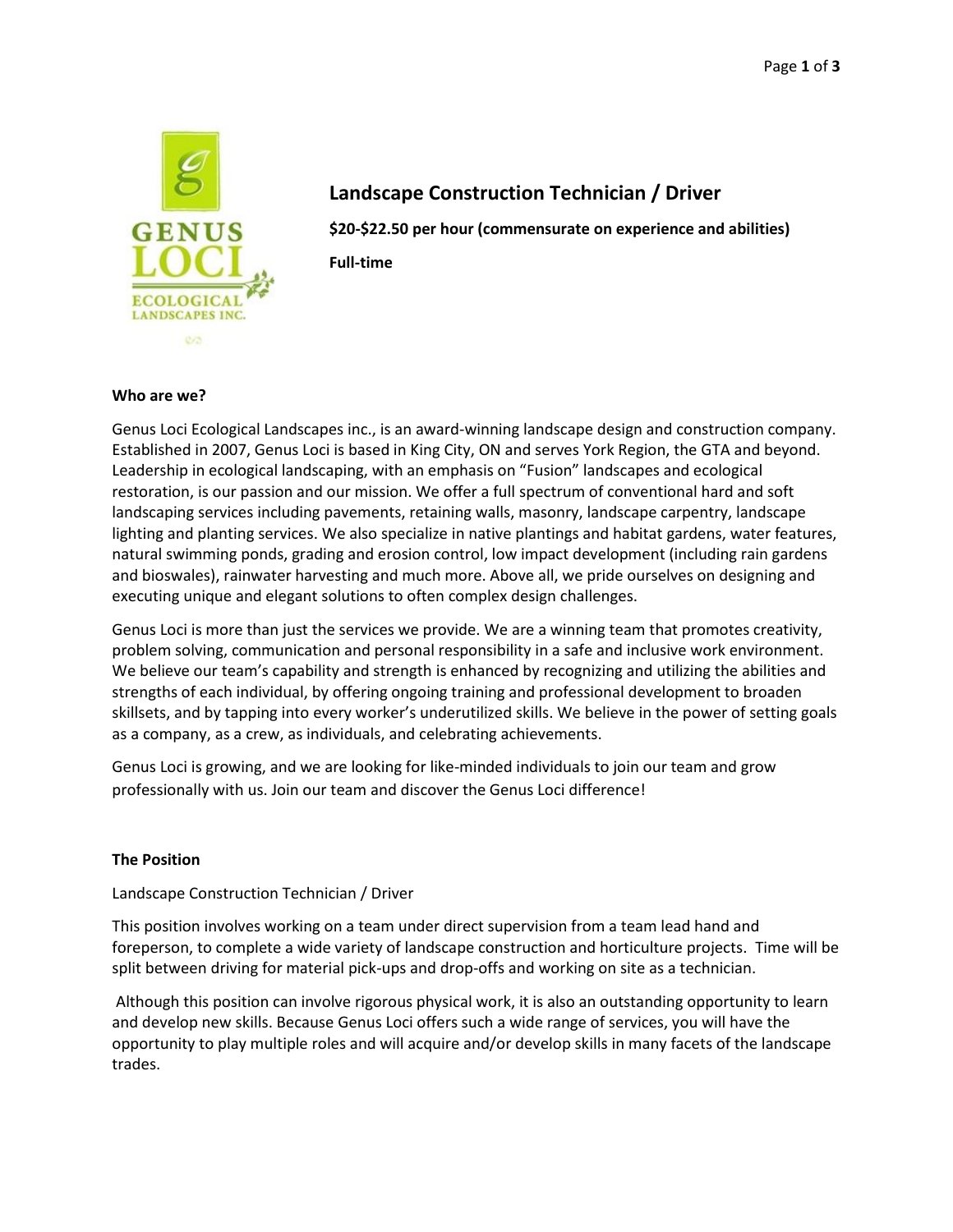This position has the potential for long-term employment and professional development for those who demonstrate superior skill, learning ability, productivity, and work ethic.

This position involves working 45-50 hour work weeks, with 12 scheduled Saturdays split between the spring and fall.

This position requires a commitment to a safe workplace, and safe driving.

#### **Who we are looking for:**

We are a growing company looking for like-minded individuals to join our team and grow professionally with us. We strongly believe in utilizing the skills of all employees and offering the training for strong development. We believe in the power of setting goals as a company, a crew, and as individuals, and celebrating achievements. We have found that willingness to learn, strong work ethic, and teamwork skills are crucial.

## **Why join our team?**

Job Satisfaction

- We believe good things happen when you enjoy your work. As a result, our goal is to create a constructive, respectful, and inclusive work environment that promotes creative thinking, problem solving and a sense of purpose.
- Participate in the construction of outstanding, often ecologically focused projects.
- Be an integral team member of an industry leading design/build company, not just "a cog in the wheel"

#### Professional Development

- We offer ongoing training, mentoring, support, and goal setting to develop technical skills, as well as personal skills such as creativity, teamwork, and leadership.
- We promote and support active employee participation in Landscape Ontario training seminars.
- We offer each employee a personalized professional development and advancement strategy at the start of your employment. Genus Loci succeeds when YOU succeed, and we celebrate achievement. Success is measured by setting and meeting or exceeding goals within the overall company, as well as within each crew and for each individual working.

#### Support

- Productivity and efficiency are built on proper project management, planning, support, and clear communication lines between the design office and the field crews.
- Strong team approach, showcasing the strengths of individuals, and supporting those as they strengthen weaker skills.

## **Compensation**

We believe in competitive compensation through wages and perks that reflect experience, skills, leadership, and dedication

- Full-time seasonal wages, with opportunity to participate in an EI top up program off-season
- Steady hours with overtime pay